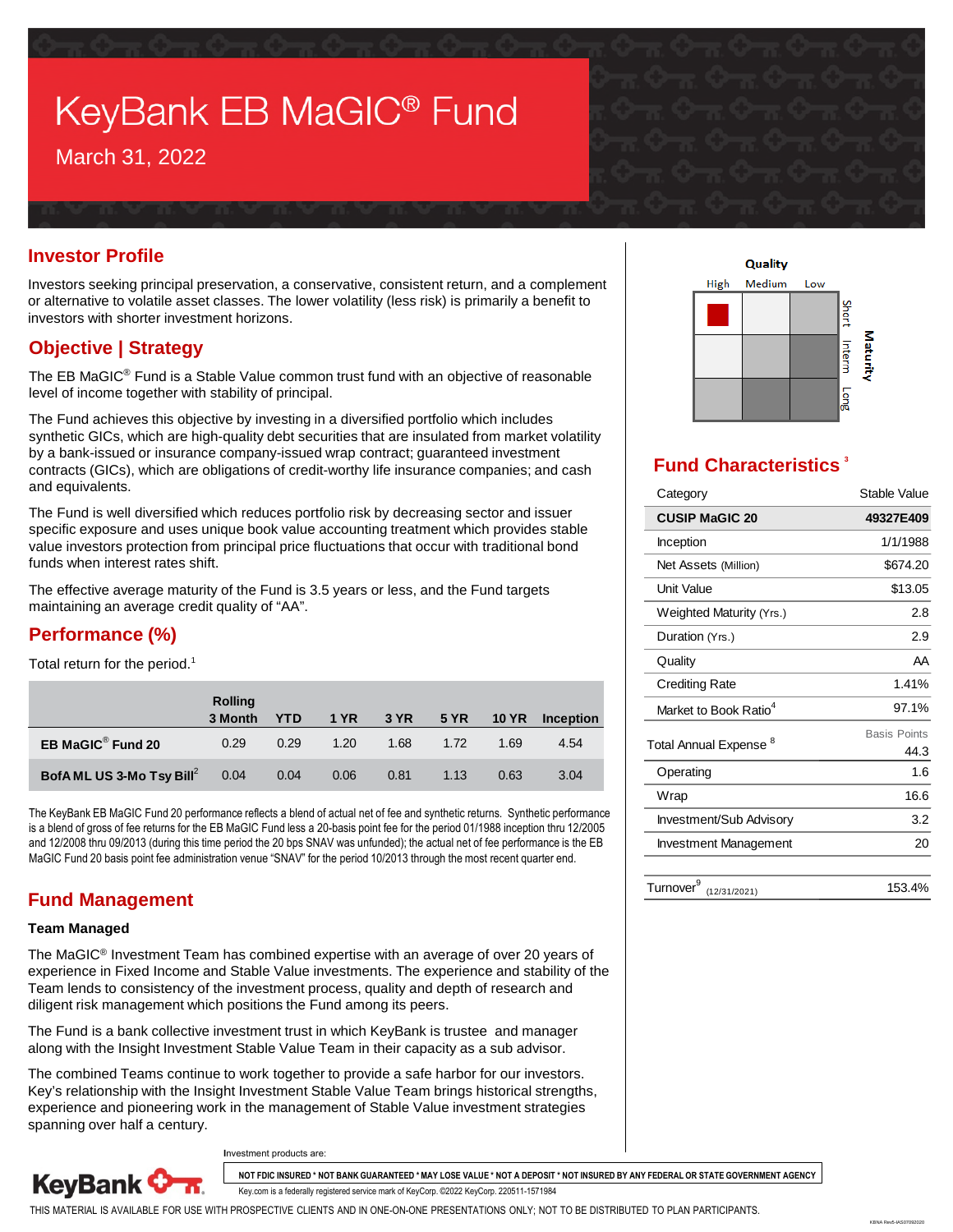# **Investment Strategy**

- Comprised primarily of Constant Duration and Fixed Maturity Synthetic contracts which wrap high quality debt assets or strategies;
- Comprised of credit worthy issuers and strategies as part of the approved issuer universe which is monitored throughout the life of the investment;
- Book value accounting treatment provides investors protection from principal price fluctuations;
- The use of contracts insulates the assets from market volatility and the wrapped strategies are well diversified which reduces portfolio risk by decreasing sector and issuer specific exposure;
- Contract wrap strategies such as the total return strategy "Yield Enhanced Strategy" in the Constant duration portion of the portfolio has excellent interest rate tracking capabilities, broad diversification, minimal security-specific risk and duration flexibility;
- The liquidity management strategy has historically allowed the Fund to fulfill the daily liquidity needs of participants along with plan level withdrawals without detriment to the Fund

# **Fund Availability**

- Available to Defined Contribution Plans who qualify as a Participating Trust;
- A Participating Plan must be qualified under section 401(a) of the IRS Code; does not permit investment by Defined Benefit, 403b and 457b plans.
- Includes a suite of fee administration venues, portability via platform relationships and traded daily via NSCC / FundServ.

# **Purchase | Redemption<sup>10</sup> of Units**

- Benefit Responsive Withdrawals: the Fund is benefit responsive; employee benefit directed withdrawals generally will be made at book value and processed as soon as administratively practical;
- Competing Fund Constraint: owners of beneficial interest (plan participants) are prohibited from transferring from the Fund to a competing investment without first investing in a non-competing investment for a period of at least three (3) months; a competing fund includes a money market fund, bank deposit, GIC, short-term bond fund, self-directed brokerage account or other fixed income investment vehicle whose average duration is three- and one-half years or less.
- Employer Directed Withdrawals: to protect the Fund from large unexpected withdrawals, employer-directed transfers and withdrawals are subject to the provisions of the Declaration of Trust, including any notice requirements. KeyBank in its sole discretion may defer payment of withdrawal proceeds over such period of time generally not to exceed twelve (12) months as KeyBank may determine is necessary for a fair and orderly liquidation of all or a portion of the assets comprising the Fund, or may, if a particular plan or trust consents in writing, effect the withdrawal but reduce the value of the units being withdrawn by the adjustment in value of investment contracts held by the Fund created by the withdrawal.
- All withdrawals from the Fund are subject to KeyBank EB MaGIC<sup>®</sup> Fund Declaration of Trust, available liquidity, administrative considerations and compliance with the terms of any investment contract purchased by the Fund.
- In the interest of protecting the plan participants, comply with MaGIC Fund investment guidelines and maintain the liquidity necessary to meet the demands of individual participant activity, request for liquidation of Plan assets requires 30 day advance written notice and approval by KeyBank. Requests are reviewed on a case-by-case basis.

**I**nvestment products are:

# **KeyBank V**

strategy.

**NOT FDIC INSURED \* NOT BANK GUARANTEED \* MAY LOSE VALUE \* NOT A DEPOSIT \* NOT INSURED BY ANY FEDERAL OR STATE GOVERNMENT AGENCY**

Key.com is a federally registered service mark of KeyCorp. ©2022 KeyCorp. 220511-1571984

# **Fund Composition**

| <b>Contract Composition</b> <sup>5</sup> | %    |
|------------------------------------------|------|
| <b>Wrapped Assets</b>                    | 93.8 |
| <b>Constant Duration Synthetic</b>       | 76.0 |
| Pacific Life Insurance Co.               | 23.8 |
| Transamerica Life Insurance Co.          | 25.2 |
| Nationwide Insurance Co.                 | 23.8 |
| <b>Fixed Maturity Synthetic</b>          | 17.8 |
| American General Life Insurance Co.      | 17.8 |
| Cash Equivalent   MMF <sup>6</sup>       | 6.2  |
| <b>Contract Duration Diversification</b> | %    |
| Under One Year                           | 0.0  |
| 1 - 3 Years                              | 18.0 |
| 3 - 5 Years                              | 76.0 |
| Cash Equivalent   MMF                    | 6.0  |
| Sector Composition <sup>7</sup>          | %    |
| Treasury                                 | 21.0 |
| Agency                                   | 1.0  |
| Credit                                   | 27.0 |
| <b>ABS</b>                               | 17.0 |
| <b>MBS</b>                               | 20.0 |
| <b>Traditional GIC</b>                   | 0.0  |
| <b>CMBS</b>                              | 7.0  |
| Cash Equivalent   MMF                    | 7.0  |
| Quality Composition $7$                  | %    |
| AAA                                      | 66.0 |
| AA                                       | 3.0  |
| A                                        | 12.0 |
| <b>BBB</b>                               | 12.0 |
| Cash Equivalent   MMF                    | 7.0  |

Note: Sector and Quality composition may include cash from underlying strategies; exposure to BBB resides in an underlying well diversified indexed

THIS MATERIAL IS AVAILABLE FOR USE WITH PROSPECTIVE CLIENTS AND IN ONE-ON-ONE PRESENTATIONS ONLY; NOT TO BE DISTRIBUTED TO PLAN PARTICIPANTS.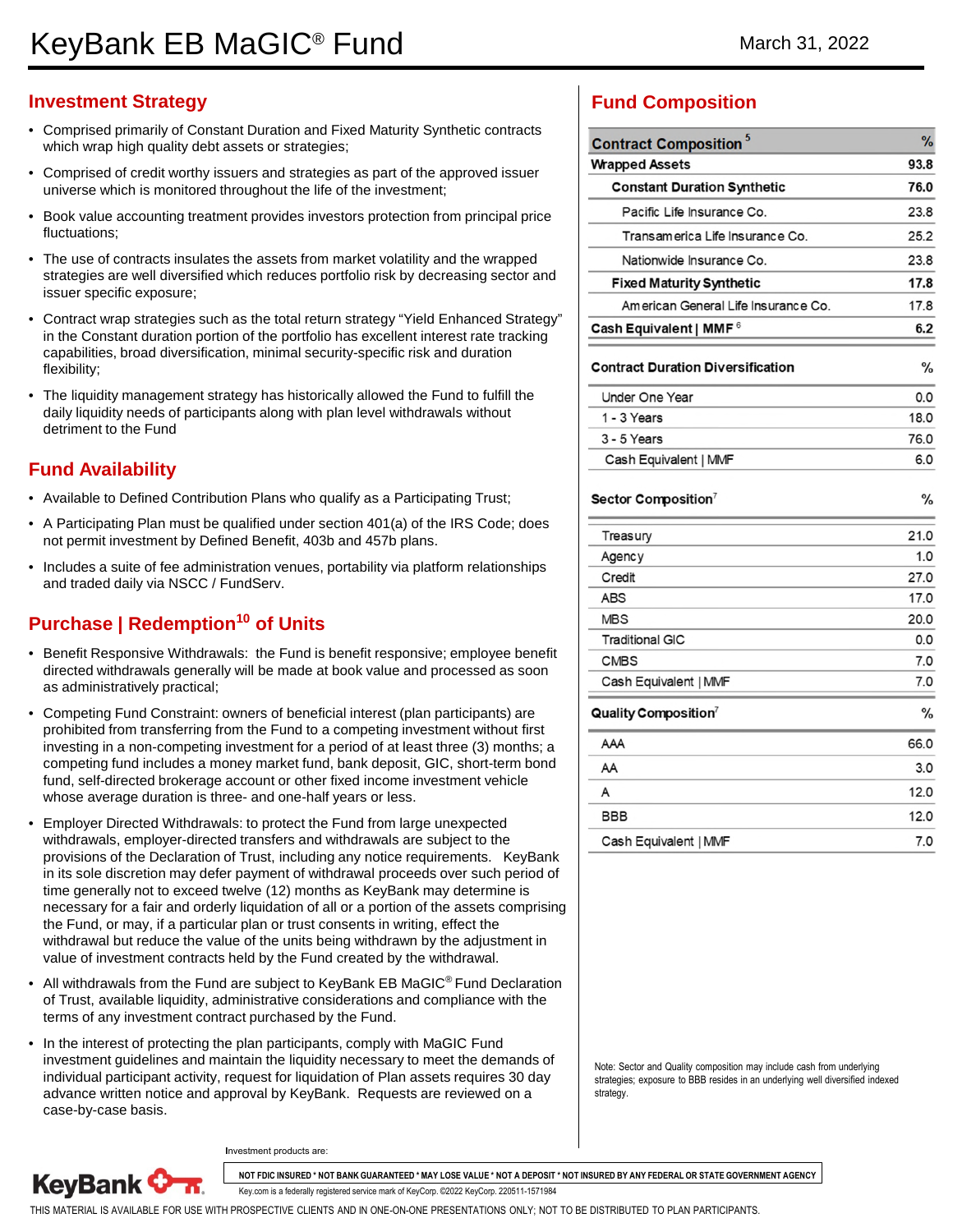# **Manager's Comments**

The KeyBank EB MaGIC® Fund has a long-standing history as one of the first Stable Value pooled funds and continues to manage towards its primary objectives of a reasonable level of income and stability of principal. The Fund's history, the strengths of the investment team along with stringent conservative investment guidelines make the EB MaGIC Fund a competitive Stable Value strategy.

Comprised primarily of Stable Value investments including Synthetic GICs (which are high-credit quality, fixed income assets wrapped by a contract), Traditional GICs and cash/equivalents; the investments favor diversification, balance duration with crediting rate responsiveness and maintain a source of liquidity. Stable Value Fund investments in general are managed with the objective of maintaining principal stability, providing liquidity at contract value for participant-initiated transactions, and generating a positive and reasonably stable rate of return.

The financial crisis brought attention to stable value in general and to the positive – most stable value funds including the EB MaGIC Fund held up during the crisis and are in healthy shape today. The Stable Value venue has twenty year or more tenure and investors are now seeking to gain an understanding of the product which is encouraging for the stable value industry.

The MaGIC Fund investment strategy performed well throughout the Fund's history and through the credit crisis. The market to book ratio dipped in 2008 along with others in the industry, however, rebounded quickly and has remained consistent since. The MaGIC Investment Team maintains high credit quality standards along with issuer, industry and product diversification and employs a portfolio structure and procedures that provide benefit liquidity as needed.

The Fund's use of wrap providers and multiple fixed income managers is designed to diversify the portfolio and lessen possible concentrations to any single issuer or sector. A primary component of the Fund is the Yield Enhanced Strategy<sup>11</sup> ("YES") which combines elements of active and passive bond management to construct a portfolio with aggregate characteristics that are preferable for stable value portfolios. The features of the YES strategy include excellent interest rate tracking capabilities, broad diversification, minimal security specific risk and duration flexibility. The strategy, which was developed specifically for stable value investing, involves bond index fund components, over-weighting yield sectors and underweighting government/agency sector. The strategy engages up to nine different components of the Bloomberg Barclays Aggregate Index and the result is a diversified portfolio that provides certain portfolio characteristics (such as yield and duration) for the Fund. The strategy and its advantages are a proprietary strategy created by the investment professionals in the Insight Investment Stable Value product group.

The Fund's success is attributable to its long tenure, experienced professionals, commitment to the strategy and the relationship with our sub advisor Insight Stable Value Team who provide pioneering work in the management of Stable Value investment. The KeyBank and Insight Investment relationship continues as it has for many years to maintain a valuable and productive environment for this Stable Value product.

## **Additional Information**

Additional information is available by contacting

Email: **KeyBankEBMaGICFund@KeyBank.com**

Website: **Key.com/MaGIC**

### **Management Team**

KeyBank N.A.

Theresa M. Hammond Portfolio Manager

James W. Kerrigan Senior Portfolio Manager

Kristen L. Schindler Relationship Manager

#### Insight Investment

**Eric Baumhoff** Director of Stable Value Strategies

KeyBank, N.A. is the Trustee of the KeyBank EB MaGIC® Fund. Insight Investments is a subadvisor to the Fund. All advisors receive a fee for their services.

KeyBank EB MaGIC® Fund is a collective fund not a registered mutual fund. Units in the Fund are not bank deposits and are not insured by the Federal Deposit Insurance Corporation.

**I**nvestment products are:

**NOT FDIC INSURED \* NOT BANK GUARANTEED \* MAY LOSE VALUE \* NOT A DEPOSIT \* NOT INSURED BY ANY FEDERAL OR STATE GOVERNMENT AGENCY**

**KeyBank <del>Onr</del>** Key.com is a federally registered service mark of KeyCorp. ©2022 KeyCorp. 220511-1571984

THIS MATERIAL IS AVAILABLE FOR USE WITH PROSPECTIVE CLIENTS AND IN ONE-ON-ONE PRESENTATIONS ONLY; NOT TO BE DISTRIBUTED TO PLAN PARTICIPANTS.